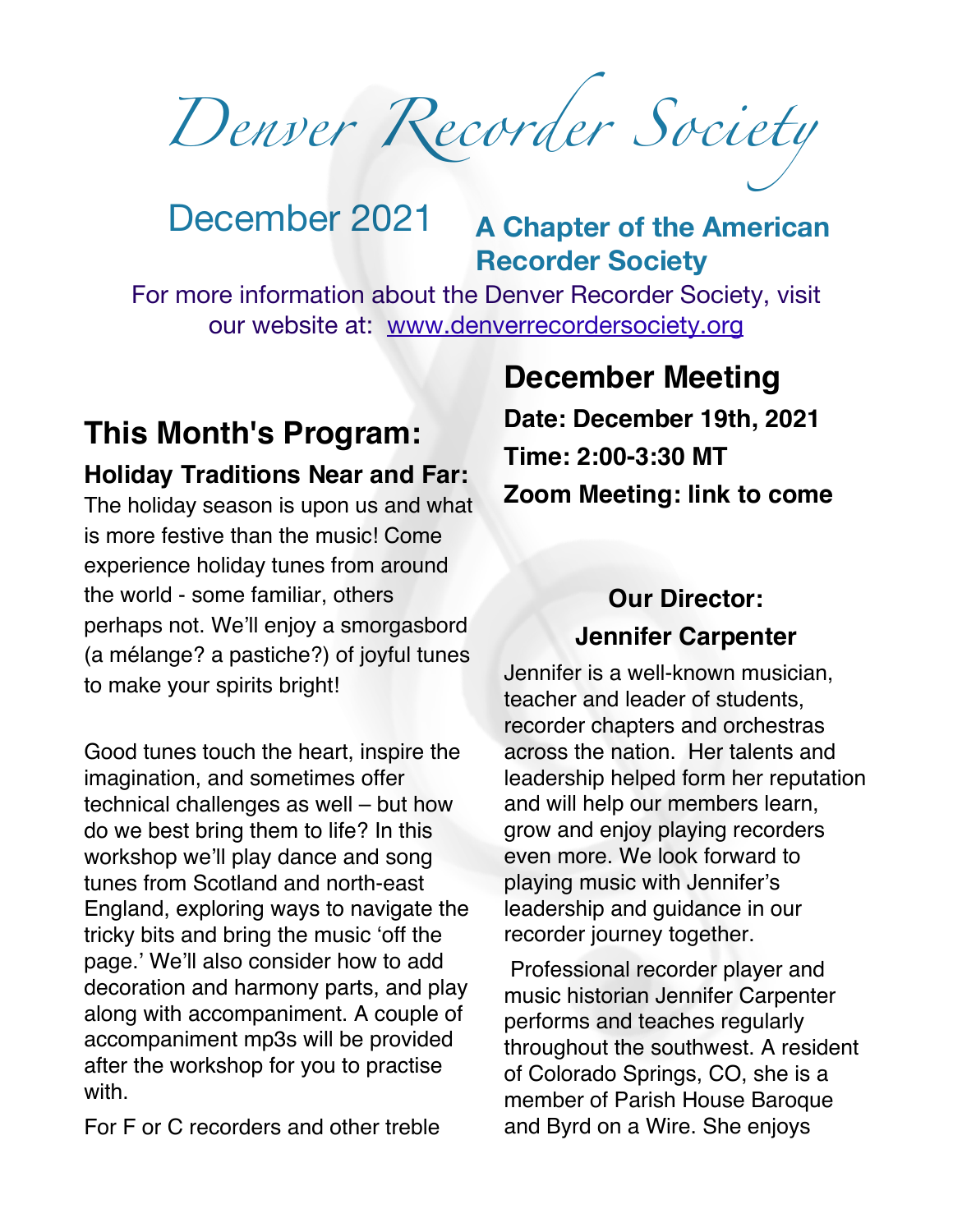teaching as much as performing. In addition to teaching private lessons, both in person and online, Jennifer has been on the faculty of early music workshops in TX, CA, NM, CO, AZ, and MA. Her enthusiasm for working with amateur recorder players led her to serve on the Board of Directors of the American Recorder Society where she recently completed her 8th and final year. She is the former music director of the Dallas Recorder Society and is excited about her new role as the music director for the Denver Recorder Society. Jennifer frequently presents programs with recorder societies across the United States and Canada.



#### **President's Message:**

Welcome to the December 2021 Denver Recorder Society Newsletter! We are happy to have you reading and interested in recorders. As we wind down 2021, there are many things to remember from this year and many possibilities to ponder about 2022. I believe we have become proficient with Zoom and attending music sessions such as ours, concerts, and meetings - all while avoiding Covid risk. That

certainly does not say Zoom replaces personal contact. Far far from it. In fact, that complaint is one of the things I heard most this year as well as in 2020.

My hopes are pinned on throwing a lasso around Covid and its insidious variants. (Who doesn't want that?!) In the Denver Metro area, we have a goal to resume in-person sessions in February. As that goal was set before Colorado hospitalizations and other metrics started going in the wrong direction again, as well as before Omicron, I believe the goal is now a bit wobbly. As with all things Covid, time will tell.

Our small local family celebrated Thanksgiving together for a first long and joyful gathering in a very long time. It felt wonderful. I hope many of you can access family and friends more than before, and I hope this becomes a trend.

Christmas is approaching quickly, as it always does! It is a time of worship, cheer, music, friendship and family. Please partake in as much as you can and keep your spirits high. You may enjoy looking up recorder friends with whom to play carols or other music, whether over Zoom or in person. I realize we have not published mailing lists recently. If you want to get in contact with someone, please email denverrecorder@gmail.com and I will find the email address and send it to you. If you do not want your email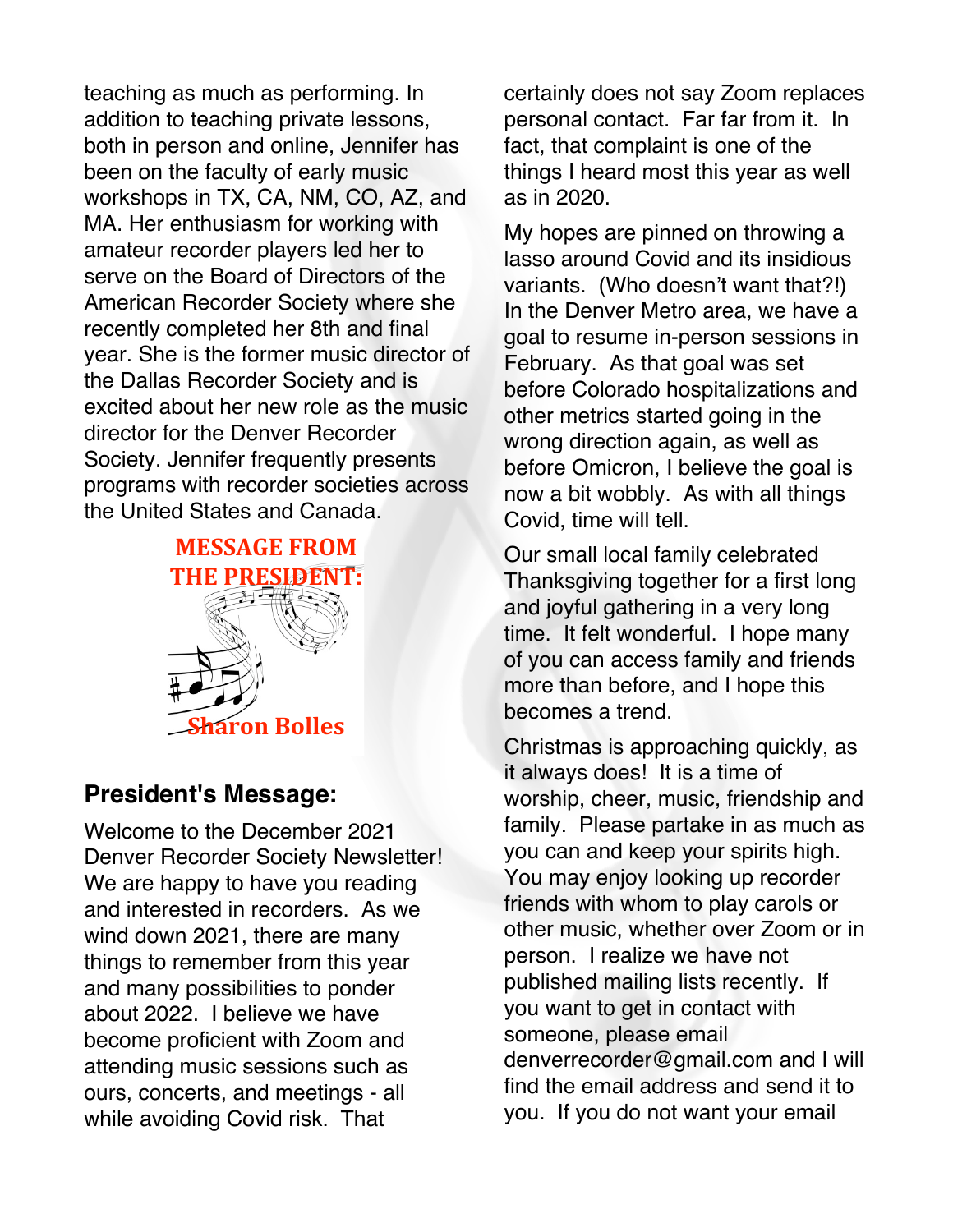shared, please send an email to denverrecorder@gmail.com and let us know!

### **Resolutions**

I don't know how many of you do resolutions for the New Year. Unfortunately, I dropped off that good wagon years ago and believe I should give it another go. There are certainly enough areas where I can stand to improve. I need to find something where I have the motivation and think it's possible to achieve! Perhaps I can get a motivational helping hand from you! If you send your resolution(s) to denverrecorder@gmail.com with the subject line Resolution, I will gather them (anonymously if you wish) and redistribute either in an email, and/or perhaps publish some in the January newsletter. Come on – this could be fun and perhaps funny!!

## **ARS**

This newsletter has a wide reach, and not all readers are DRS members. I encourage all recorder enthusiasts to consider membership in the American Recorder society. The ARS provides many benefits including (I'll list just a few here) video lessons, traveling teachers, scholarships & grants and much more. Help your recorder community and yourself by joining. Here is a link to the membership form: [https://americanrecorder.org/](https://americanrecorder.org/join_or_renew_now.php) join or renew now.php



#### December 2021 Newbies:

For the December Newbies, we will do excerpts from the 2 Christmas pdf's in the Newbies folder.

These are found in the [https://bit.ly/](https://bit.ly/newbies_folder) [newbies\\_folder](https://bit.ly/newbies_folder)

 $\sim$  Bill Urban [bill\\_denver@hotmail.com](http://bill_denver@hotmail.com)

#### **Performance**

4's Company, a Denver Recorder Society quartet, is playing in the Cameron Church Cameron Holiday Showcase: Joy Will Dance. The entire program is Saturday, December 18, 2021 from 7:00pm-8:00pm. Our part is small, but fun! We play a set of renaissance dances that will get your toes tapping. That is followed by "How Great My Joy" as arranged by Music Director Jeremy McLeod and played as an echo carol with the choir. Attendance is in-person at 1600 South Pearl Street, Denver, Colorado 80210 or by using Zoom.